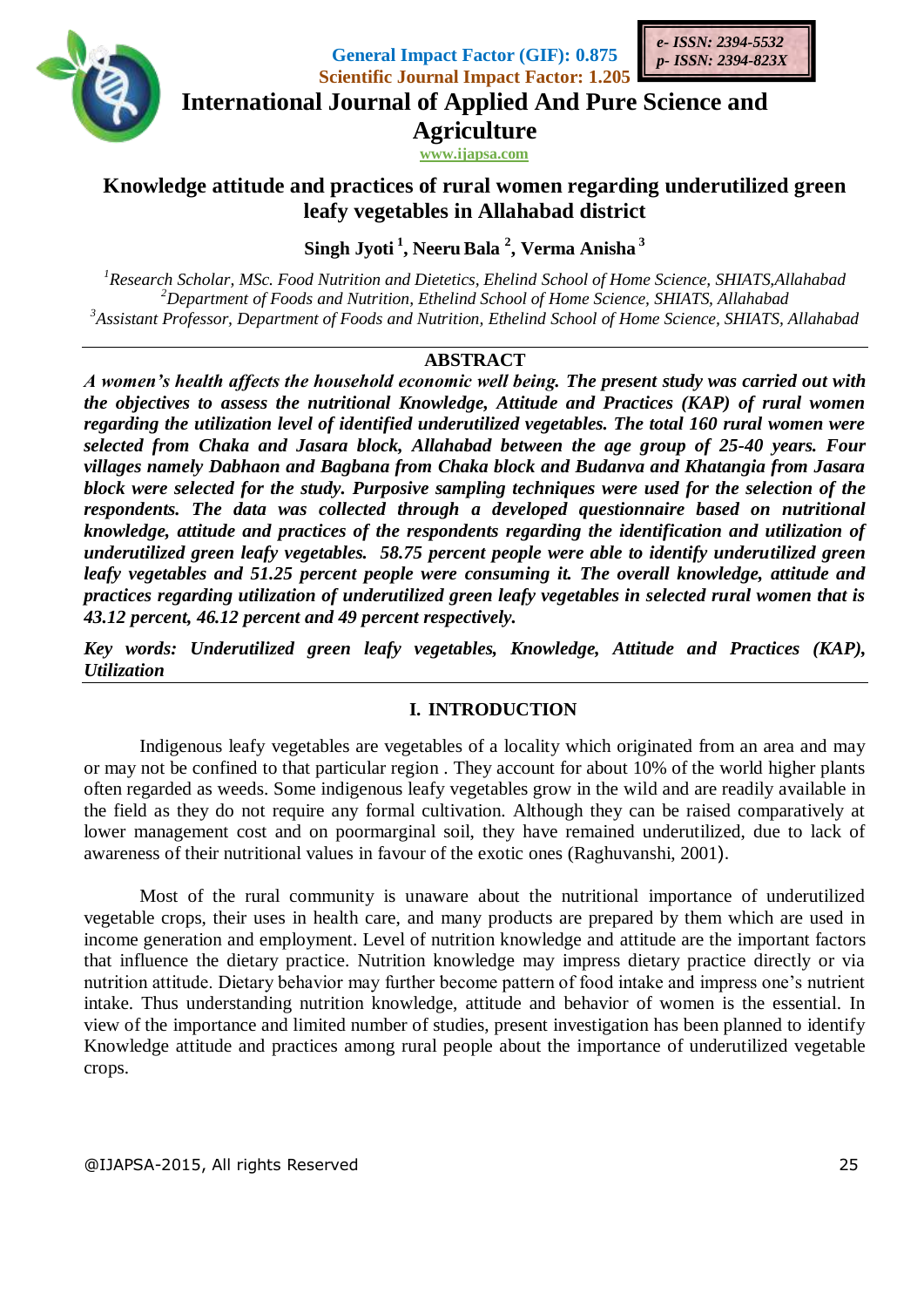# **II. MATERIALS AND METHODS**

### **A. Location of the study**

The present study was conducted in Chaka and Jasra Block of Allahabad district of Uttar Pradesh.

### **B. Selection of village**

The four villages namely Dabhaon and Bagbana from Chaka block and Budanva and Khatangia from Jasra block were purposively selected for the study.

#### **C. Selection of respondents**

The total 160 rural women were selected from Chaka and Jasra block, Allahabad between the age group of 25-40 years. Purposive sampling techniques were used for the selection of the respondents.

#### **D. Methods of enquiry and data collection**

The data was collected through a developed questionnaire. It was enclosed with following information-

- a. General profile
- b. Nutritional Knowledge, Attitude and Practice Test

## **a. General Profile**

Data regarding general profile of respondents was collected using the developed schedule. The information included name, age, family type, occupation, educational status of the rural women and other related general information.

## **b. Nutritional Knowledge, Attitude and Practices Test**

To make people aware about the nutritional significance of underutilized green leafy vegetables and to increase their consumption rate there was a need to increase their knowledge and bring out a change in their attitude and practices regarding underutilized green leafy vegetables.

A Performa was developed to assess the knowledge, attitude and practices of the respondents regarding the identification and utilization of underutilized green leafy vegetables. The Performa included few multiple choice questions on KAP (Knowledge, attitude and practices) of the respondents. There were 8 questions based on knowledge level, 5 question based on attitude information and 3 questions based on practice level. The researcher asked the questions to the respondents and their answers were filled in the Performa.

#### **E. Statistical Analysis**

The data obtained was tabulated and analysed with the help of statistical techniques frequency, percentage, mean score and Z test (Geetanjali *et al.,* 2005).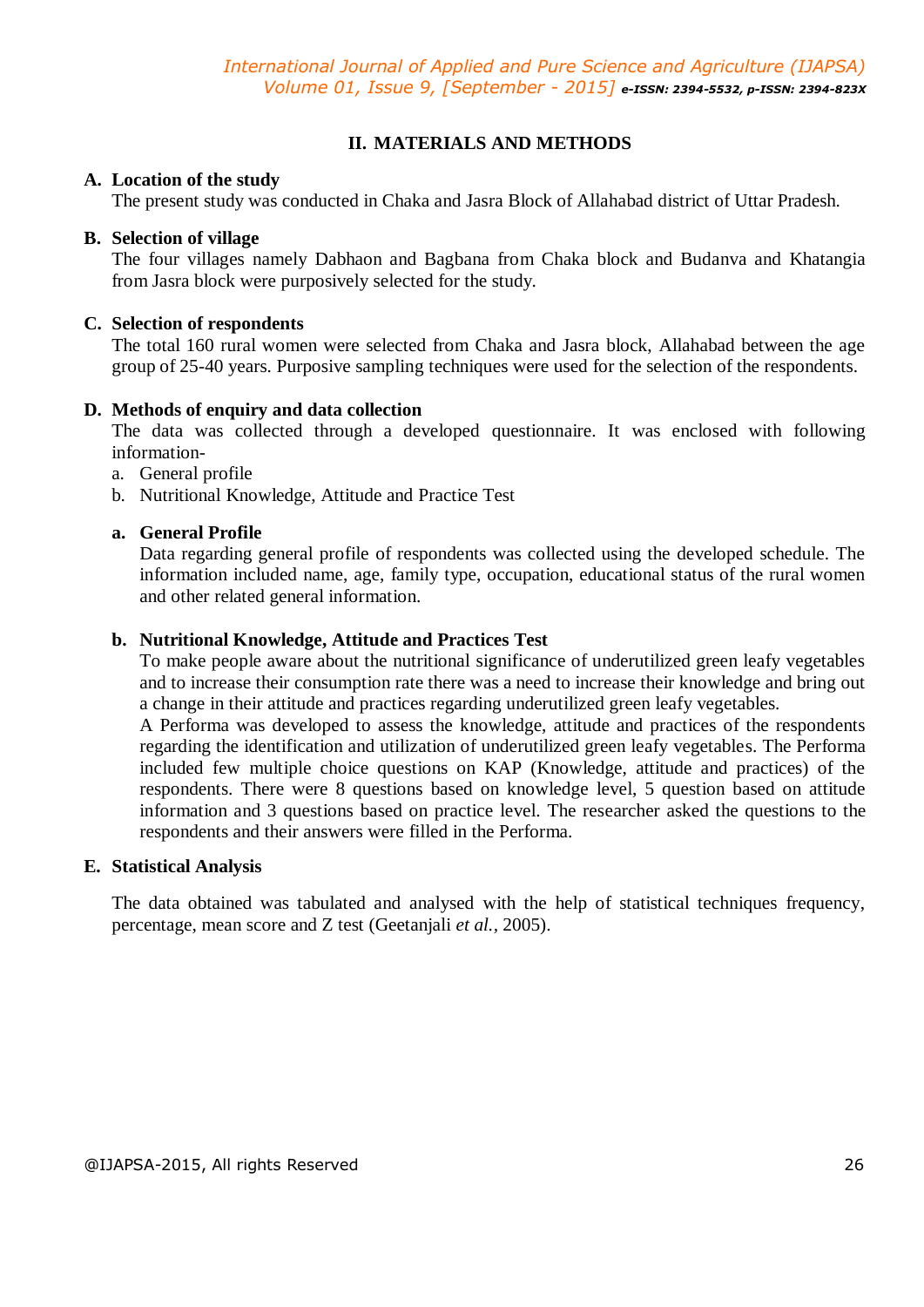## **III. RESULT AND DISCUSSION**

#### **General Information of the Respondents**

| <b>GENERAL INFORMATION OF THE RESPONDENTS</b> |                    |                 |          |       |
|-----------------------------------------------|--------------------|-----------------|----------|-------|
|                                               |                    | No.             | $\%$     | Total |
| Age $(25-45)$ years                           | 25-35 year         | 116             | 72.5     |       |
|                                               | 36-45 year         | 44              | 27.5     | 160   |
| Nature of family                              | Joint families     | $\overline{55}$ | 34.37    |       |
|                                               | Nuclear families   | 105             | 65.6     | 160   |
| <b>Family Size</b>                            | 2-6 member         | 96              | 60       |       |
|                                               | 7-11 member        | 44              | 27.5     |       |
|                                               | 12-16 member       | 11              | 6.875    |       |
|                                               | Above 16           | 9               | 5.625    | 160   |
|                                               | Illiterate         | 60              | 75       |       |
|                                               | Primary            | 20              | 12.5     |       |
| <b>Education</b>                              | <b>High School</b> | 10              | 6.25     |       |
|                                               | Intermediate       | 5               | 3.125    |       |
|                                               | Graduation         | 5               | 3.125    | 160   |
|                                               | Post graduate      | $\Omega$        | $\Omega$ |       |
|                                               | Labourer           | 56              | 35       |       |
| Occupation                                    | Housewife          | 98              | 61.25    | 160   |
|                                               | <b>Business</b>    | 6               | 3.75     |       |

**Table 1. Distribution Of The Respondents According To The General Information.**

**Age-**The pooled data showed that the majority of respondents 72.5 percent were 25-35 years old. Only 27.5 percent respondents were belongs to 36-45 years age group.

**Family type-** The maximum respondents, 65.6 percent had from nuclear family and 34.37 percent respondents belonged to joint family.

**Family size-**The pooled data showed that 60 percent of the respondents had family size of 2-6 people, 27.5 percent respondent's family had 7-11 members, 6.87 percent of respondents belong to the family size of 12-6 members while 5.625 percent people had above 16 members in their family.

**Occupation of the respondents-** The study showed that most of the respondents were housewives (61.25%) and about 35 percent were laborer and 3.75 percent were in business.

**Education-** Study revealed that out of the total respondents 75 percent respondents were illiterate, 12.5 percent were eight pass, 6.5 percent were high school, 3.12 percent were intermediate , 3.12 percent were graduate and no respondents was found post graduate.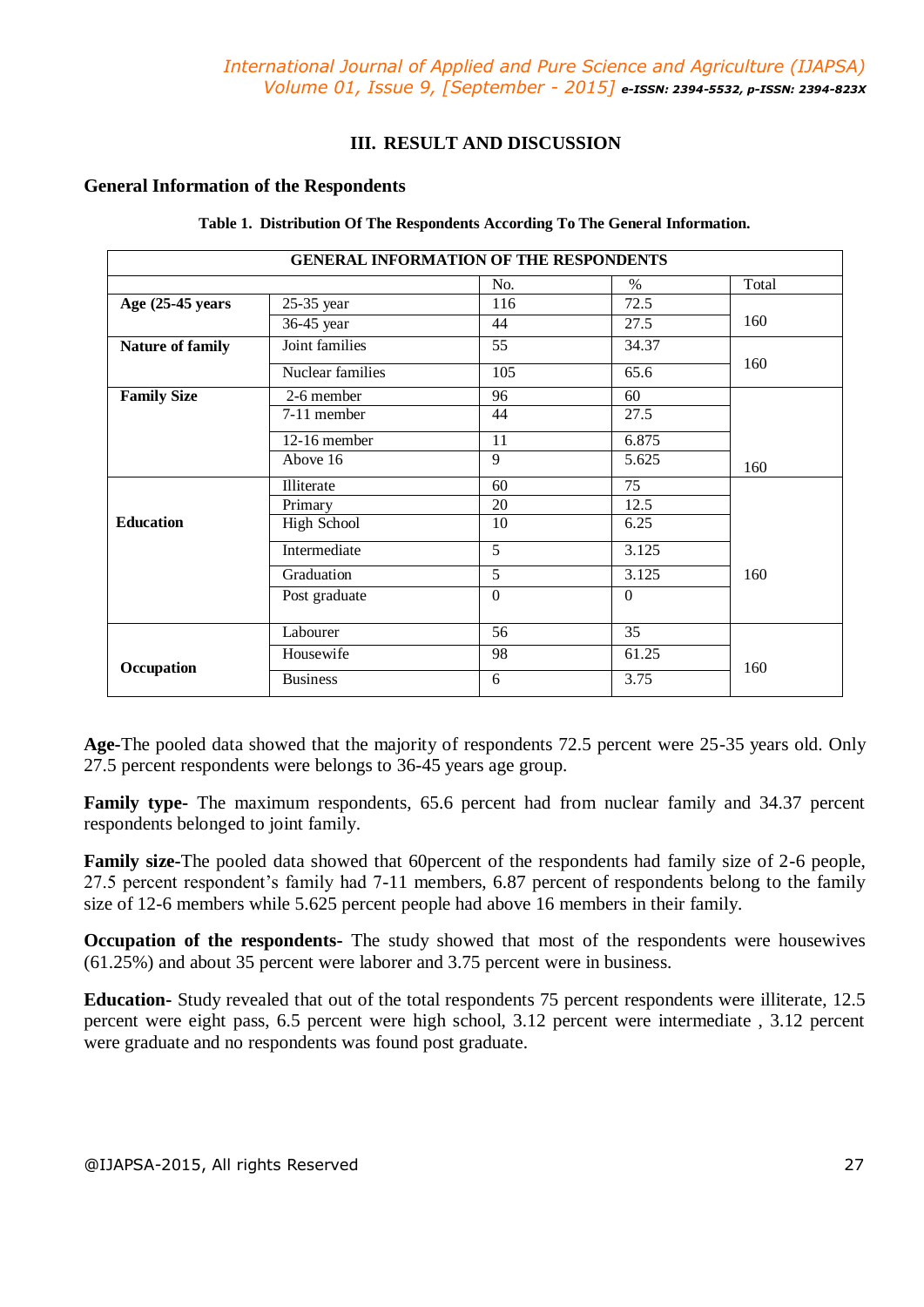# *International Journal of Applied and Pure Science and Agriculture (IJAPSA) Volume 01, Issue 9, [September - 2015] e-ISSN: 2394-5532, p-ISSN: 2394-823X*

| <b>Nutritional Aspects</b>                                                                                                                                | <b>Respondents</b> |                          |
|-----------------------------------------------------------------------------------------------------------------------------------------------------------|--------------------|--------------------------|
|                                                                                                                                                           | <b>Yes</b><br>(%)  | N <sub>0</sub><br>$($ %) |
| Identification of underutilized green leafy vegetables                                                                                                    | 58.75              | 41.25                    |
| Consumption of underutilized green leafy vegetable                                                                                                        | 51.25              | 48.75                    |
| Nutritional significance of underutilized green leafy vegetable                                                                                           | 41.25              | 58.75                    |
| Knowledge about iron content present in underutilized green leafy vegetables                                                                              | 41.25              | 58.75                    |
| Knowledge about different recipes from underutilized green leafy vegetables                                                                               | 15                 | 85                       |
| Knowledge regarding health benefits from consumption of underutilized<br>green leafy vegetables                                                           | 35                 | 65                       |
| Knowledge about cultivating methods of underutilized green leafy vegetables                                                                               | 63.75              | 36.25                    |
| Knowledge regarding underutilized green leafy vegetables is less expensive<br>and provides equal health benefits in comparison to other leafy vegetables. | 38.75              | 61.25                    |
| <b>MEAN</b>                                                                                                                                               | 43.12              | 56.88                    |

| Table 2. Knowledge Level Of Respondents Regarding Underutilized Green Leafy Vegetables. |  |  |
|-----------------------------------------------------------------------------------------|--|--|
|                                                                                         |  |  |

S=Significant NS= Not significant

The pooled data showed that only 58.75 percent people were able to identify underutilized green leafy vegetables, 51.25 percent respondents were consuming it, 58.75 percent respondents were unaware about nutritional significance of underutilized green leafy vegetables, 41.25 percent respondents were aware about the fact that iron content is present in underutilized green leafy vegetables, 15 percent respondents knew that different recipes could be made by incorporating underutilized green leafy vegetables, 35 percent respondents knew about health benefits of consuming underutilized green leafy vegetables , 63.75 percent respondents knew that underutilized green leafy vegetables do not require any special method for cultivation and 38.75 percent respondents knew that underutilized green leafy vegetables are less expensive compared to other vegetables and provide equal health benefits.

| Table 3. Attitude level of respondents towards utilization of underutilized vegetable crops. |  |
|----------------------------------------------------------------------------------------------|--|
|----------------------------------------------------------------------------------------------|--|

| <b>Statement</b>                                                                                                       | <b>Respondents</b> |                       |
|------------------------------------------------------------------------------------------------------------------------|--------------------|-----------------------|
|                                                                                                                        | Yes<br>(%)         | N <sub>0</sub><br>(%) |
| Consumption of underutilized green leafy vegetables                                                                    | 58.7               | 41.2                  |
| Attitude about underutilized green leafy vegetables are only a fodder to animals<br>and not fit for human consumption. | 38.7               | 61.2                  |
| Underutilized plant crops are less nutritive as compared to other leafy vegetables.                                    | 71.8               | 28.1                  |
| underutilized green leafy vegetables can cure deficiency diseases                                                      | 26.8               | 73.1                  |
| underutilized green leafy vegetables can cause certain diseases                                                        | 34.3               | 65.6                  |
| <b>Mean</b>                                                                                                            | 46.12              | 53.88                 |

S=Significant NS= Not significant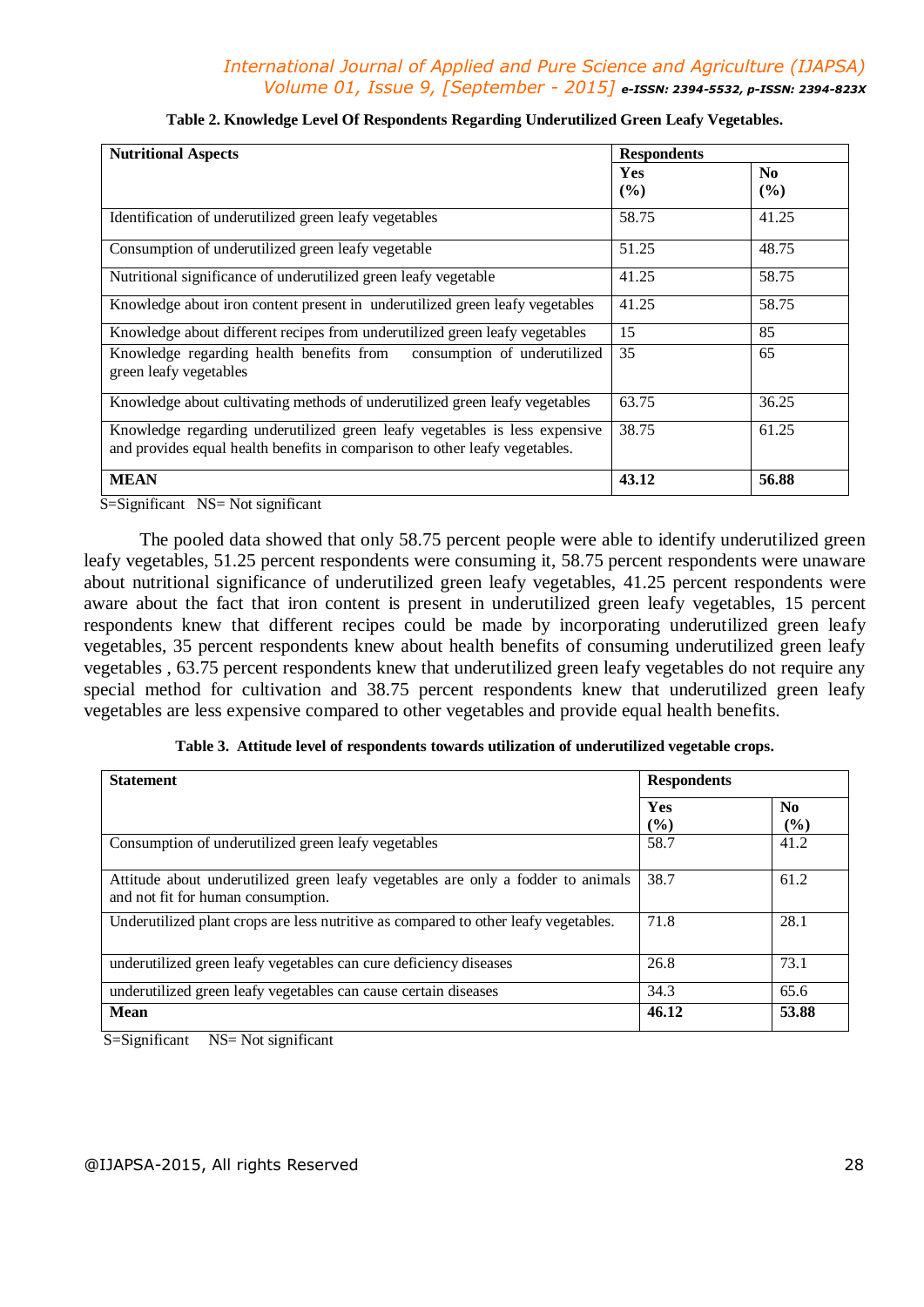## *International Journal of Applied and Pure Science and Agriculture (IJAPSA) Volume 01, Issue 9, [September - 2015] e-ISSN: 2394-5532, p-ISSN: 2394-823X*

The data showed that 58.75 percent respondents said that underutilized green leafy vegetables should be consumed, according to 38.75 percent respondents underutilized green leafy vegetables are only a fodder for animals and not fit for the human consumption, according to 71.87 percent respondents underutilized plant crops are less nutritive in comparison to other vegetables , 26.87 percent people believe underutilized green leafy vegetables can cure deficiency diseases and 34.37 percentages of the respondents consuming underutilized green leafy vegetables can cause certain deficiencies.

#### **Table 4. Practices Of Respondents Regarding Utilization Of Underutilized Green Leafy Vegetables.**

| <b>Statement</b>                                                     | <b>Respondents</b> |       |
|----------------------------------------------------------------------|--------------------|-------|
|                                                                      | Yes $(\% )$        | No(%) |
| Selling of underutilized green leafy vegetables                      | 3.75               | 96.25 |
| Underutilized green leafy vegetables should be washed before cooking | 94.37              | 5.62  |
| <b>Mean</b>                                                          | 49.0               | 51.00 |

 $S =$  Significant NS = Not significant

The pooled data shows that only 3.75 percent respondents of Dabhaon village, Chaka block sell underutilized green leafy vegetables in their nearest Naini market and 94.37 percent respondents washed leafy vegetables before cooking .

#### **Table 4. Frequency Distribution Of The Respondents According To Their Consumption Of Underutilized Green Leafy Vegetables**

| Underutilized Green Leafy | Daily  | . .<br>Weekly once | Monthly  | Occasionally | Not at all |
|---------------------------|--------|--------------------|----------|--------------|------------|
| Vegetables                | $(\%)$ | $(\%)$             | $(\%)$   | $(\%)$       | (% )       |
|                           |        |                    |          |              |            |
|                           |        |                    |          |              |            |
| Indian sorrel leaves      |        |                    | $\theta$ |              | 100        |
|                           |        |                    |          |              |            |
| Drumsticks leaves         | 1.875  | 16.25              | 35       | 26.25        | 20.62      |
| Loni                      | 15     | 26.25              | 24.37    | 13.75        | 20.62      |
| Pathari                   |        |                    | $\theta$ |              | 100        |
| Lahesua                   | 7.5    | 11.87              | 39.37    | 20.62        | 20.62      |
| Surwari                   |        |                    | 50       | 14.37        | 35.62      |

Table shows that among underutilized green leafy vegetables *drumstick leaves*, *loni* and *lahsua* were consumed daily by all respondents. *Indian sorrel leaves* and *Pathari* were never consumed by any respondents because they don't know about its nutritional significance and importance in their daily diet. *Drumstick leaves* were consumed daily by 1.875 percent respondents, 16.25 percent consumed it weekly, 35 percent monthly, 26.25 percent were consuming it occasionally and 20.625 percent respondents never consumed it. *Loni* was being consumed daily by 15 percent respondents, 26.25 percent of respondents were consuming it weekly, 24.37 were consumed it monthly, 13.75 percent were consuming it occasionally and 20.625 percent never consumed it. *Lahsua* leaves they were consumed daily by 7.5 percent respondents, 11.87 percent respondents consumed them weekly, 39.37 percent consumed it monthly, 20.625 percent were occasionally and 20.625 percent never consumed them. No one consumed *Surwari* leaves daily and weekly, 50 percent of respondents consumed them monthly, 14.37 percent were consuming it occasionally and 35.625 percent never consumed *Surwari*.